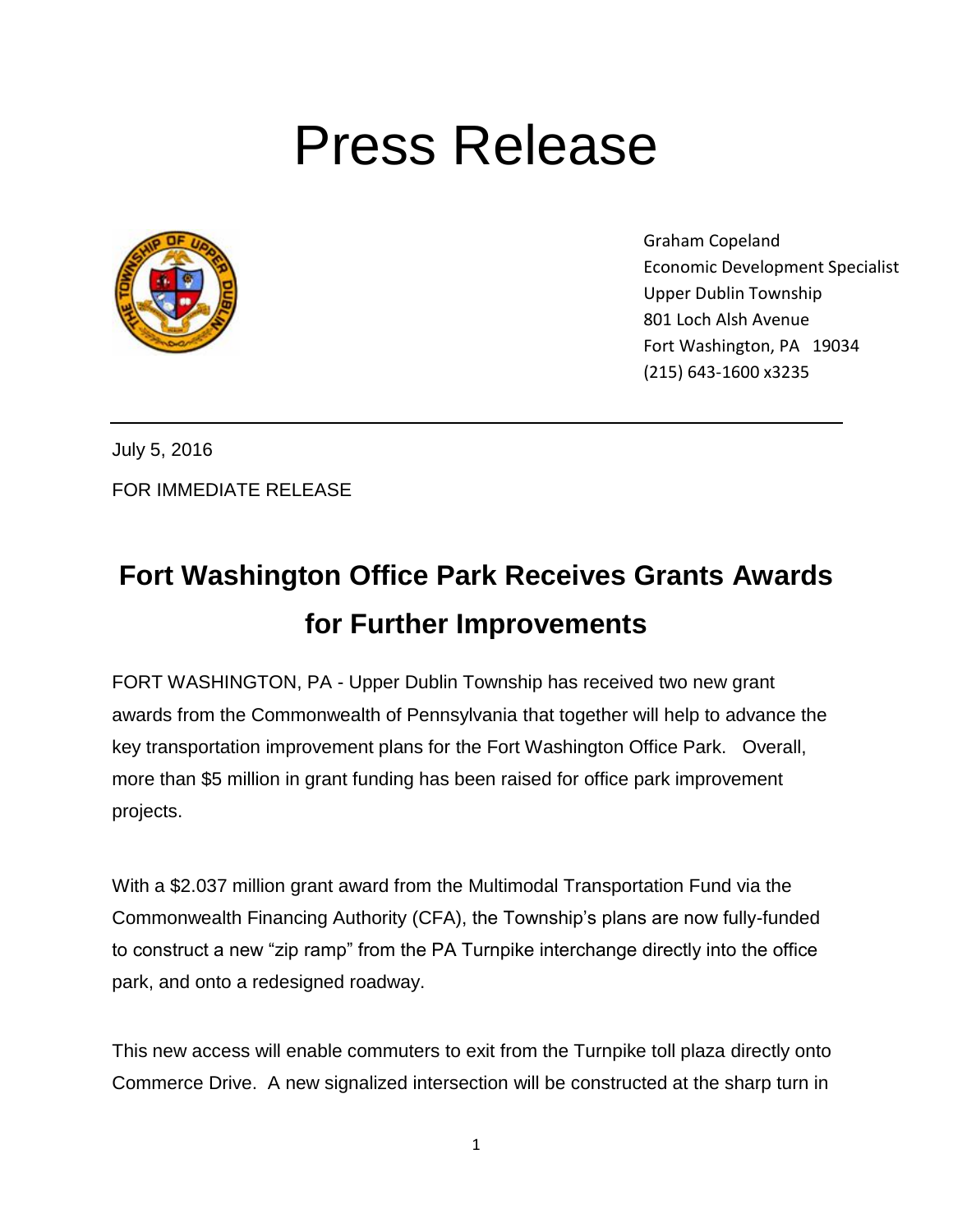the road between the Best Western Hotel and the new Trumark Financial Credit Union headquarters building at 335 Commerce. This intersection will also serve the new Life Time Fitness facility, now under construction on an adjacent 13.8 acre site at Commerce Drive, facing the Turnpike tolls. Many other properties in that area will benefit.

In a related announcement, another CFA grant for \$250,000 from the Greenways, Trails and Recreation Program was awarded to Upper Dublin Township, to help fund a redesign of the roadway and construction of a paved walking and biking trail. A resurfacing, softening of curves and "road diet" are planned to modernize the infrastructure and increase public safety. Along the roadway at certain points, traffic lanes will be reduced from four traffic lanes to two, with a dedicated center turn lane.

"This is exciting news for businesses and property owners in the Fort Washington Office Park," said Paul Leonard, Upper Dublin Township Manager. "The improved access from the Turnpike will reduce commute times for everyone in the park. The new Life Time Fitness facility will be a great amenity for office park users and residents, plus the roadway improvements and the new trail connecting the office park to the Fort Washington SEPTA train station nearby will enhance an already great location for businesses here."

For their efforts in helping to secure these grant commitments, Upper Dublin Township would like to acknowledge and thank PA Rep. Todd Stephens, PA Rep. Thomas Murt, PA Sen. Vincent Hughes and PA Rep. Madeleine Dean.

The total cost estimate for the Turnpike Zip Ramp and the Commerce Drive Road Diet & Trail projects is \$8.85 million. With total grant commitments of \$5,150,000, and a financial contribution of \$700,000 from Life Time Fitness, Upper Dublin Township is presently obligated to funding the balance of \$3 million.

2